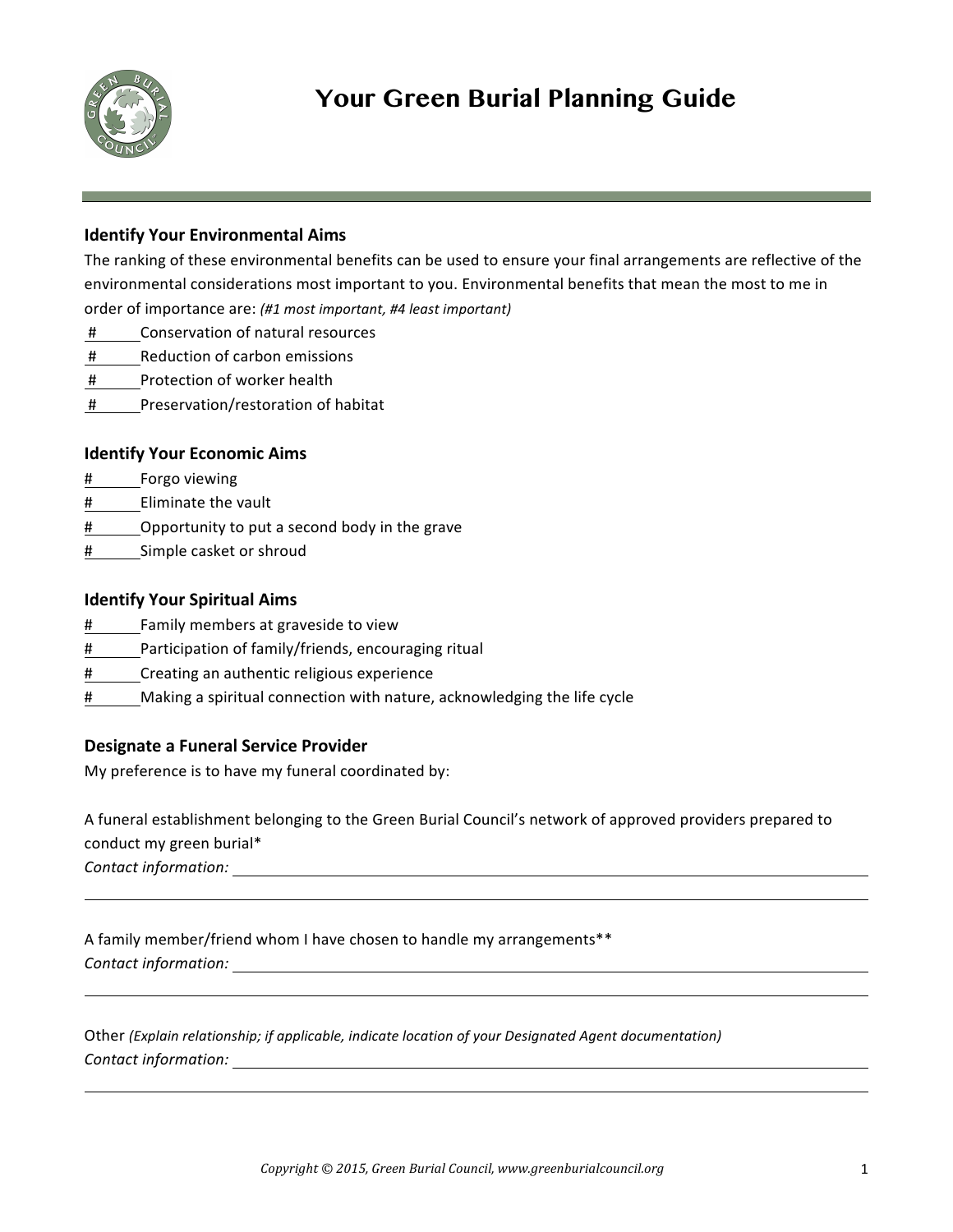\*If you have prearrangements with a funeral home that is not a part of the Green Burial Council list of approved providers, discuss your intentions with your funeral director to determine if they can meet your needs. The Green *Burial Council is happy to assist the funeral home in understanding the procedures for facilitating a green burial.* 

\*\* Please check to ensure that your state allows for a funeral to be facilitated without a licensed funeral director. As of 2012 the list of states that require families to use a licensed funeral director are as follows: CT, IA, IL, IN, LA, *MI, NE, NJ, and NY.* 

## **How I Want My Body Prepared**

I approve of the following practices/products to temporarily preserve my body after my death:

Dry Ice

Techni-ice or ice packs

Refrigeration

Topical application (i.e. sprays, compounds) using nontoxic, essential oils

Topical application and/or internal injection (excluding arterial injection) using nontoxic, essential oils

Topical application and/or internal injection (including arterial injection) using nontoxic, essential oils

### **Choosing My Burial Container**

My preference is for one of the following GBC approved:

Casket \_\_\_\_\_\_Shroud

Urn

I wish to have my burial container obtained from:

Other (Explain) **Accord Container and Container and Container and Container and Container and Container and Container and Container and Container and Container and Container and Container and Container and Container and Co** 

### **Designing My Funeral Service**

My preference is for a:

- Private open casket funeral
- Private closed casket funeral
- Public open casket funeral
- Public closed casket funeral
- Public closed casket funeral with a private viewing of my body prior to the funeral
- Public closed casket funeral with a private viewing of my body after the funeral
- Other (Explain) and the contract of the contract of the contract of the contract of the contract of the contract of the contract of the contract of the contract of the contract of the contract of the contract of the contra

My preference is to have:

A graveside funeral only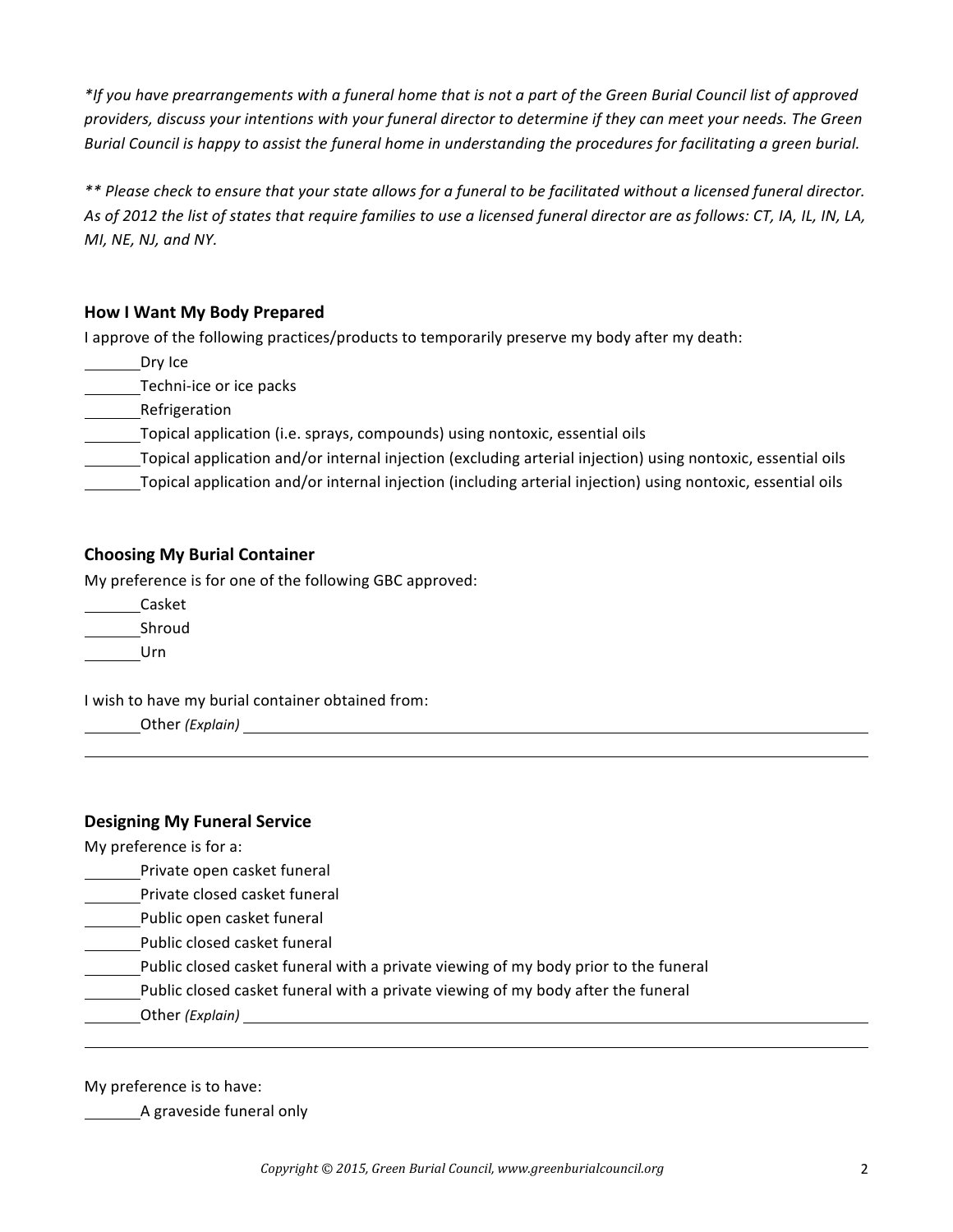| A funeral at my home |  |  |  |
|----------------------|--|--|--|
|----------------------|--|--|--|

- A funeral at the funeral home handling my arrangements *(identified above)*
- A funeral at the following specified location:
- Other *(Explain)*

### **Where I Wish to Be Buried**

I have made arrangements for burial at \_\_

*Contact information*

I have not made arrangements for burial at a cemetery

I would like to be buried on my property *(at the location identified on the map attached to this document)* and have verified with my local planning/zoning board that burial is allowed to take place on this property Other (*Explain*)

My contingency plan in case there are no green burial grounds in or near my community is to have my body transported to:

A GBC approved burial ground within 1000 miles of my home

**A** GBC approved burial ground within 500 miles of my home

16 GBC approved burial ground within 100 miles of my home

Other *(Explain)*

### **Marking My Grave**

I would like to have:\*

A tree as a marker

No marker on top of my grave

A rock as a marker

My name listed on a central/memorial marker

Wildflowers or native plants planted on top of my grave instead of a marker

\_A rock as a marker engraved with the following words: \_\_\_\_\_\_\_\_\_\_\_\_\_\_\_\_\_\_\_\_\_\_\_\_\_

Other *(Explain)* 

*\*Please be advised that these choices will not be available at all cemeteries. Please contact individual cemeteries to determine which options are available.*